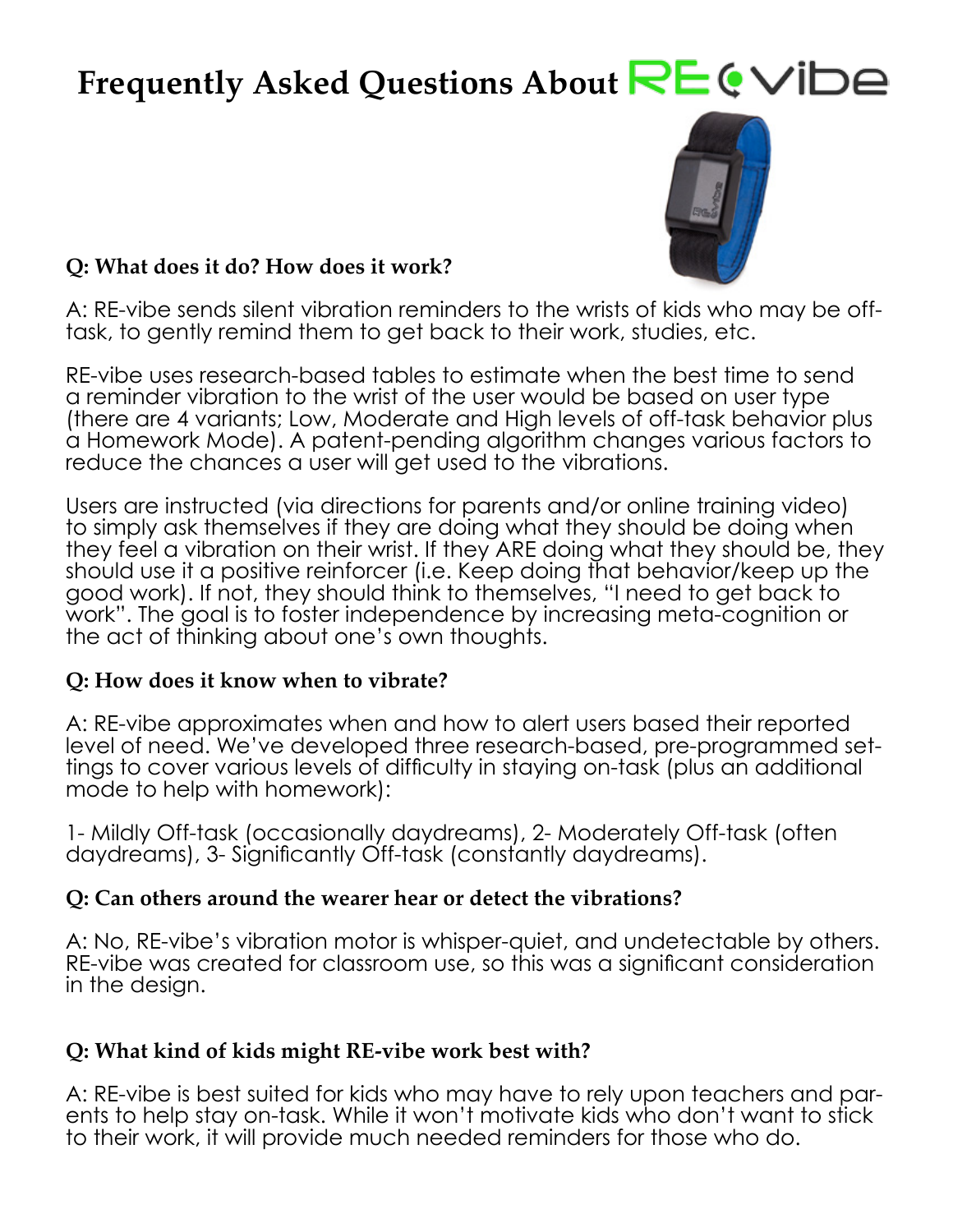# **Q: Can RE-vibe 'Sense' when you are off-task?**

A: No. It's important to keep in mind that RE-vibe uses a research-based estimation algorithm based on your user settings. It reminds you to ask yourself if you are on-task; it doesn't 'sense' when you are off-task. If it vibrates when you are on-task, use it as a cue to continue that positive behavior; if not ontask, use it to remember to get back to work.

# **Q: Is it hard to "program"?**

A: No. "Programming" takes about 10 seconds (because we've already done the the programming for you). All you have to do is select what behavior type the person wearing it demonstrates.

Just use the plastic programmer tool (included) to push the Action Button (hidden within the underside of plastic enclosure).

Select one of the four modes 1- Mildly Distracted, 2- Moderately Distracted, 3- Significantly Distracted, 4- Homework Modes by pushing the button in and waiting for the vibration to tell you which number mode your in (1 vibration for mode one, 2 vibrations for mode two, etc). Keep pushing the button until you get to the desired mode number, then hold the button down for five seconds to save it.

Your selection will remain saved unless the battery dies. Click [here](https://cdn.shopify.com/s/files/1/0636/7619/files/user-manual-revibe-web.pdf?72266614140036985) to view our Manual for more details.

# **Q: What is homework mode?**

A: Homework mode uses vibrations to tell your child when to start working, when to take a break and when to get back to work, so you don't have to. It also also sends periodic vibration reminders while your child is working, to help keep them on-task. This preset mode lets them work for 15 minutes, then take a break for 5 minutes. Red and blue lights flash during breaktime, and then turn off when it's time to get back to work.



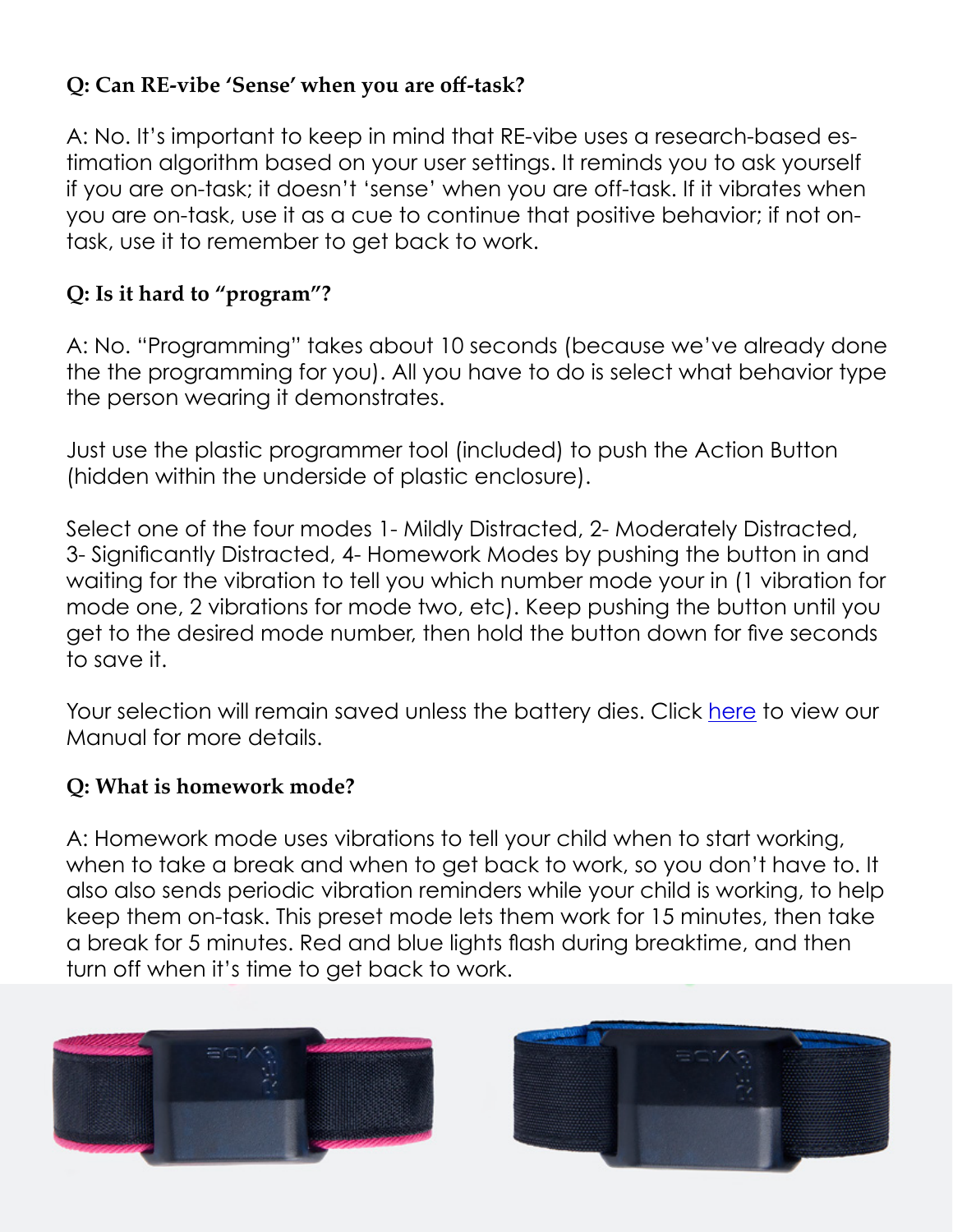## **Q: Does it help at home?**

A: Many users report wearing RE-vibe at home to help stay on-task with homework. We have a mode designed specifically for homework, which provides reminders prompts, and also tells kids when they should start/stop working, when it's time for a break, and when it's time to return to work again. Some also report wearing it for staying on-task with general household tasks/chores.

## **Q: Is the programming flexible for different tasks?**

A: Yes, the 4 pre-configured settings usually work well to keep users alert and aware of their own actions which can help them to better stay on-task.

## **Q: Is RE-vibe waterproof?**

A: RE-vibe is splash-proof, not waterproof. It is ok to wash hands while wearing RE-vibe. Please do not bathe, swim, or submerge RE-vibe underwater.

# **Q: Can I order a replacement wrist band?**

A: Yes! Visit our product page, and select "replacement band" from the dropdown box.

#### **Q: Does it come with a warranty?**

A: Yes, it comes with a 1 year Limited Warranty. Click [here](https://cdn.shopify.com/s/files/1/0636/7619/files/revibe_warranty.pdf) for more details.

#### **Q: Can I use a different style band with it?**

A: We offer a separate Buckle Band, which is interchangeable with the Velcro Band.

#### **Q: How do I know which size to order?**

A: Regular fits most people, even children. We recommend measuring the wrist with a measuring tape (or use a string, then measure the string with a ruler). Small fits wrists that measure 11.5 cm - 14.5 cm. Regular fits wrists that measure 14.5 cm - 19 cm.

# **Q: Does the Revibe also have a watch feature built in?**

A: No.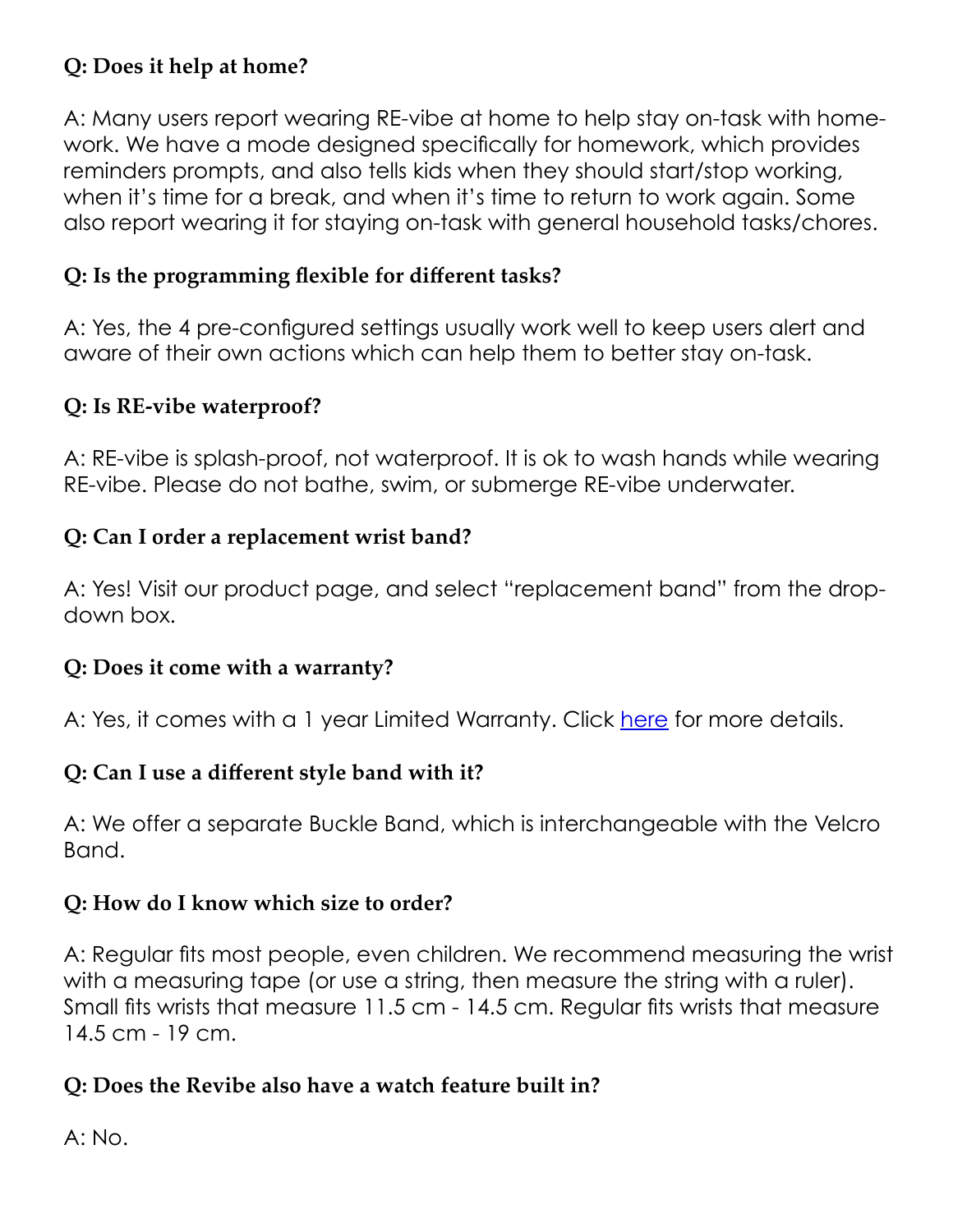# **Q: Is RE-vibe on Donors Choose?**

A: We are an approved vendor at DonorsChoose.org. It is free for teachers to create a project, and donors can provide funds to cover the costs of RE-vibe for your classroom. We have had teachers get matching funds from The Bill and Melinda Gates Foundation! Pretty cool! :-)

### **Q: Could RE-vibe be used for potty training reminders?**

A: RE-vibe is not intended for potty training; there are other reminder watches on the market that may be a better solution for potty training reminders.

#### **Q: Can adults use RE-vibe?**

A: Yes! We have a lot of adult customers who use this for work or study. The "regular" size fits most adults.

#### **Q: Is there any research or scientific studies about RE-vibe?**

A: Yes! Please click here to read our Case Study. We will continue to conduct research studies in the future, to help us improve future versions. :-)

#### **Q: Where is the On/Off Switch?**

A: Kids tend to play with things that are there, especially buttons; so we've eliminated it! RE-vibe knows when kids are wearing it and turns itself on when in use; it also knows when they're not, and puts itself to sleep. The only programming button is hidden inside the enclosure and is only accessed with the included programming tool. To manually turn RE-vibe off or on, quickly double-tap the Action Button.

#### **Q: How long does the battery last?**

A: The rechargeable battery keeps RE-vibe going for approximately 7+ days on a single charge. It takes about 2 hours to fully charge.

#### **Q: Can it be worn all day at school?**

A: Yes, it can be worn all day at school, but like any watch or wristband, we do recommend taking it at the end of the day.